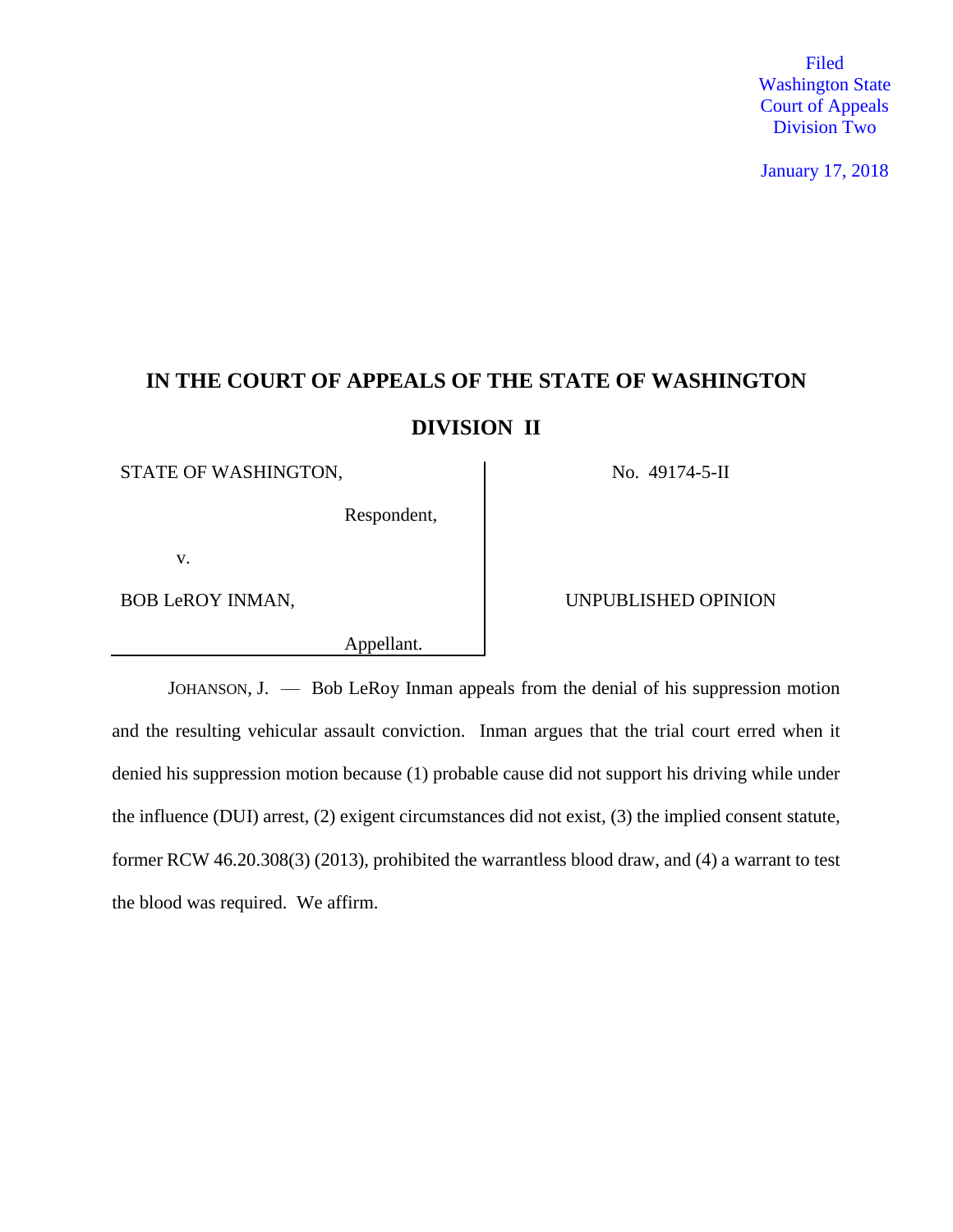$\overline{a}$ 

#### FACTS

### I. BACKGROUND<sup>1</sup>

In May 2015, Inman and Margie Vanderhoof were injured in a motorcycle accident on a rural road. Inman was the driver of the motorcycle and Vanderhoof was his passenger. Captain Tim Manly, the first paramedic on the scene, observed a motorcycle in a ditch and two people lying down in a driveway approximately 20 to 25 feet away. Captain Manly observed that Inman had facial trauma, including bleeding and abrasions on the face, and a deformed helmet. Based on Inman's injuries, Captain Manly believed that the accident was a high-trauma incident.

Captain Manly learned from a bystander that Inman had been unconscious for approximately five minutes after the collision before regaining consciousness. Manly administered emergency treatment to Inman, which included placing Inman in a C-Spine, a device designed to immobilize the spine to prevent paralysis.

While Captain Manly provided Inman with treatment, Sergeant Galin Hester of the Washington State Patrol contacted Vanderhoof, who complained of pelvic pain. Sergeant Hester spoke with Inman and smelled intoxicants on him.

Jefferson County Deputy Brandon Przygocki arrived on the scene and observed a motorcycle in a ditch with significant front-end damage. Deputy Przygocki ran the license plate through dispatch and learned the motorcycle was registered to Inman. Deputy Przygocki learned from Sergeant Hester that Inman was in the ambulance and smelled of alcohol. Deputy Przygocki contacted Inman in the ambulance and, smelling alcohol, asked whether Inman had been drinking

<sup>&</sup>lt;sup>1</sup> The facts are based on unchallenged findings from the suppression hearing and are thus verities on appeal. *State v. Gaines*, 154 Wn.2d 711, 716, 116 P.3d 993 (2005).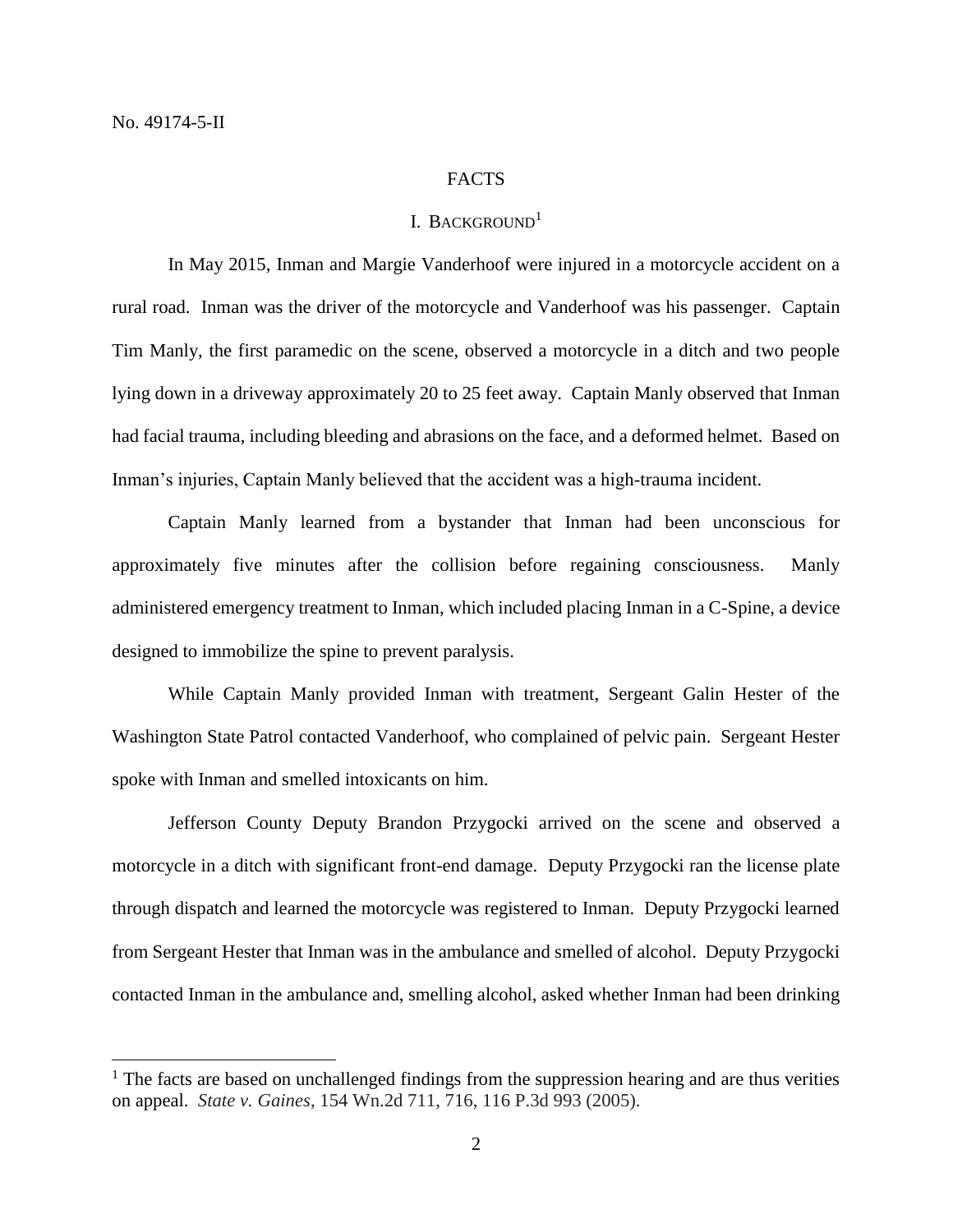and driving. Inman admitted he had been driving the motorcycle and that he had been drinking before he drove.

Deputy Przygocki was unsure of the extent of Vanderhoof's injuries but believed he at least had probable cause to believe Inman was driving under the influence. Helicopters were coming to medivac Inman and Vanderhoof to the nearest trauma center. Deputy Przygocki knew that preparation of a search warrant affidavit takes 30 minutes and obtaining judicial approval of a warrant takes at least 15 minutes. Deputy Przygocki lacked reliable cell phone coverage in the rural area. Deputy Przygocki conducted a warrantless blood draw after reading a special evidence warning to Inman informing him that he was under arrest and that a blood sample was being seized to determine the concentration of alcohol in his blood.

There is a process by which a search warrant for a blood draw may be obtained telephonically and executed by an officer at the hospital to which Inman was being transported. However, this process is problematic and, in the experience of Officer Hester, had never worked in the past.

#### II. PROCEDURES

Inman was charged with vehicular assault while under the influence and filed a motion to suppress evidence of the warrantless blood draw. He argued that the implied consent statute authorized a warrantless blood draw but that the implied consent statute was not constitutional, so there was no valid authority for the blood draw. He also argued that the exigent circumstances exception to the warrant requirement did not justify a warrantless blood draw in this case. The State did not respond to the statutory issue, but argued that Inman's blood was lawfully drawn pursuant to the exigent circumstances exception to the warrant requirement.

3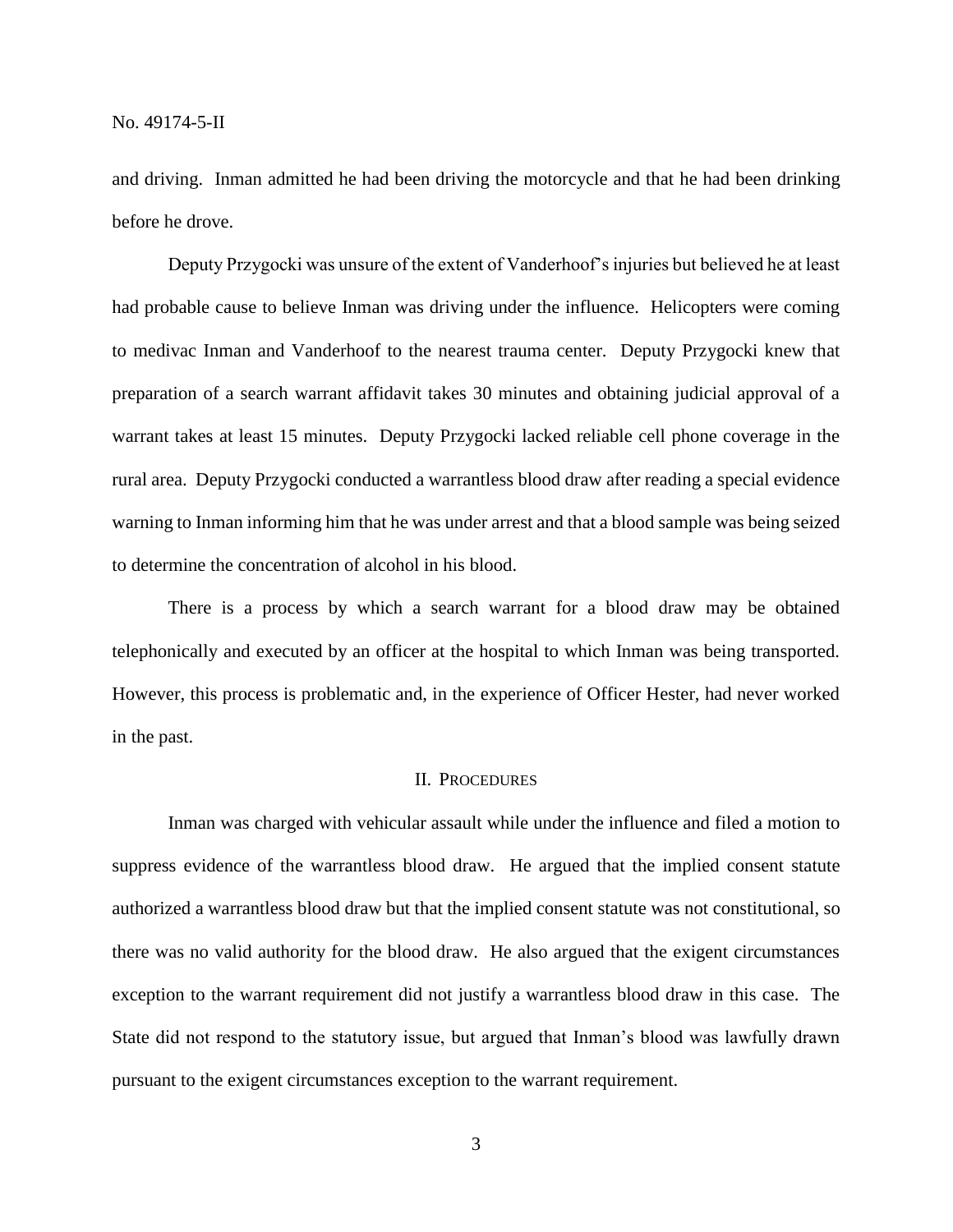No. 49174-5-II

The trial court heard testimony from six witnesses, who testified consistently with the factual findings summarized above. The trial court orally ruled that exigent circumstances justified the blood draw and later entered written findings of fact and conclusions of law.

Inman filed a reconsideration motion. He argued that there was no probable cause for DUI. He also argued that, even assuming that exigent circumstances justified the warrantless blood draw, a warrant was needed to test the blood. The State disagreed.

The trial court denied Inman's reconsideration motion and entered findings of fact and conclusions of law related to the denial of Inman's reconsideration motion. The trial court concluded that Deputy Przygocki had probable cause to believe Inman had committed a DUI. In addition, the trial court concluded that clear and convincing evidence supported that the warrantless blood draw was justified under the exigent circumstances exception to the warrant requirement. And the trial court concluded that because the blood was lawfully seized under exigent circumstances, no warrant was required to test the blood. After a stipulated facts trial, the trial court found Inman guilty of vehicular assault. Inman appeals.

## ANALYSIS

## I. SUBSTANTIAL EVIDENCE

Inman assigns error to findings of fact 1, 32, 33, and 35 and states in his issues pertaining to assignments of error that the trial court's findings are not supported by substantial evidence. We do not address this issue.

Appellants must present argument supporting the issues presented for review, citations to legal authority, and references to relevant parts of the record. RAP 10.3(a)(6). We do not consider issues unsupported by arguments and citation to legal authority. *State v. Harris*, 164 Wn. App.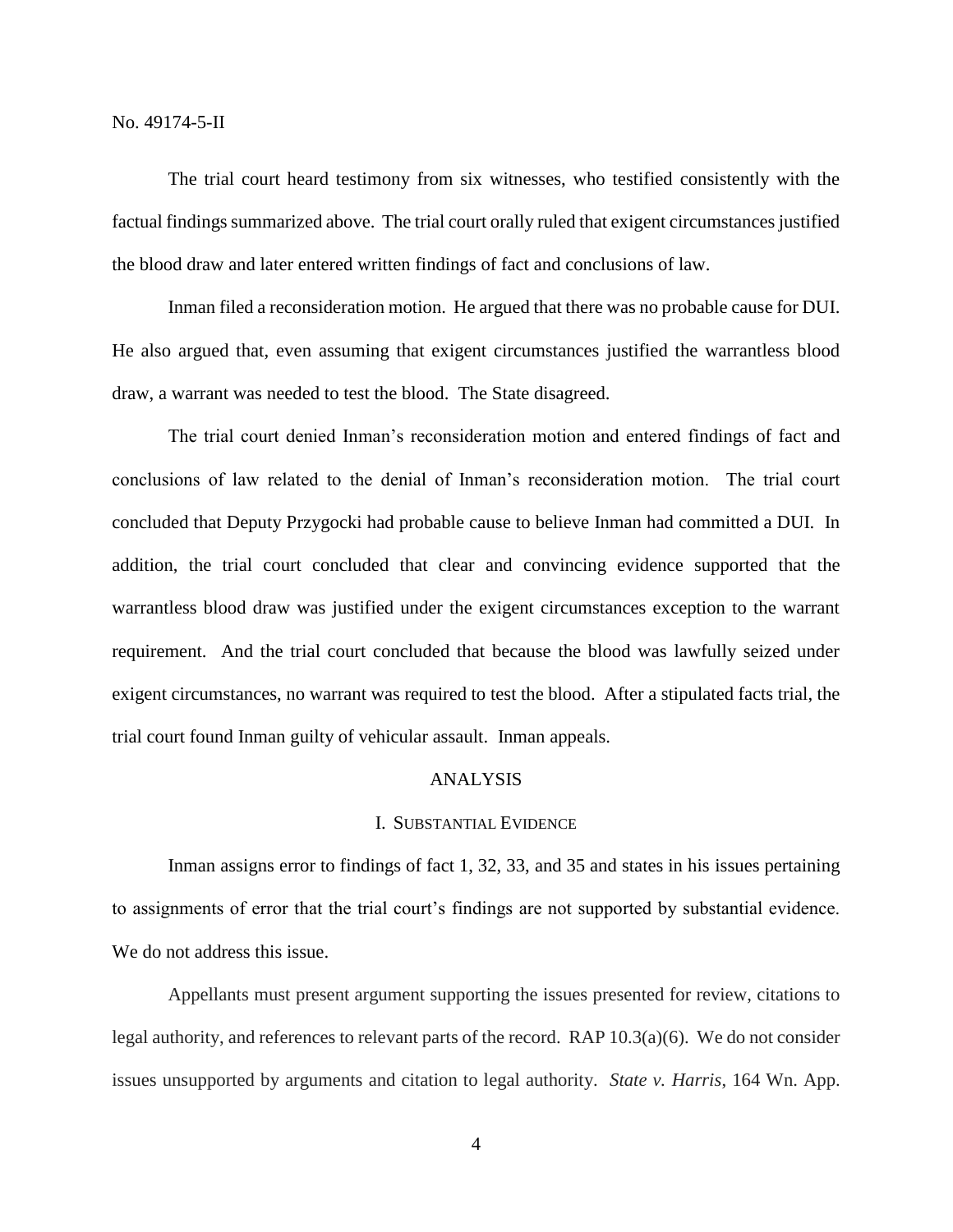$\overline{a}$ 

377, 389 n.7, 263 P.3d 1276 (2011) (citing *Smith v. King*, 106 Wn.2d 443, 451-52, 722 P.2d 796 (1986)).

Inman does not mention substantial evidence in his argument section or provide citations to explain why any of the challenged findings are erroneous. By failing to provide argument and supportive citations, Inman has waived his objections to the challenged findings. *Harris*, 164 Wn. App. at 389 n.7. These findings, consequently, are verities on appeal. *State v. Gaines*, 154 Wn.2d 711, 716, 116 P.3d 993 (2005).<sup>2</sup>

## II. PROBABLE CAUSE TO ARREST FOR DUI

Inman and the State disagree whether the trial court erred when it concluded that Inman's arrest was supported by probable cause. We hold that probable cause supported Inman's arrest.

#### A. PRINCIPLES OF LAW

When reviewing the denial of a suppression motion, we determine whether substantial evidence supports the challenged findings of fact and whether the findings support the conclusions of law. *State v. Garvin*, 166 Wn.2d 242, 249, 207 P.3d 1266 (2009).

Under both the Fourth Amendment of the United States Constitution and article I, section 7 of the Washington Constitution, an arrest is lawful only when supported by probable cause. *State v. Gillenwater*, 96 Wn. App. 667, 670, 980 P.2d 318 (1999). Probable cause exists when the arresting officer, at the time of the arrest, has knowledge of facts sufficient to cause a reasonable officer to believe that an offense has been committed. *Gillenwater*, 96 Wn. App. at 670. Whether

<sup>2</sup> Alternatively, the trial court's conclusions of law are adequately supported by *unchallenged* findings, as discussed below. As such, we do not address the substantial evidence argument.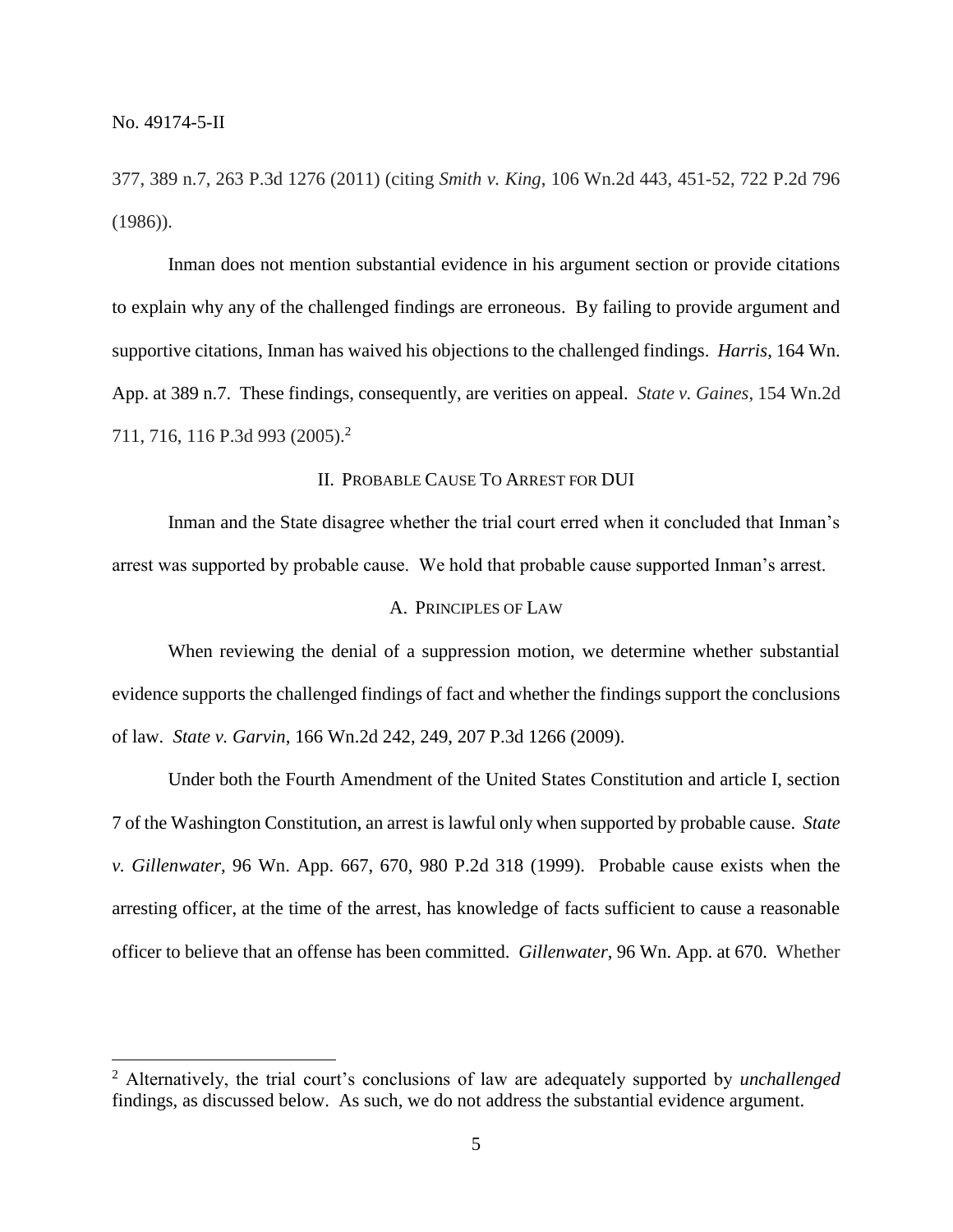probable cause exists depends on the totality of the circumstances. *Gillenwater*, 96 Wn. App. at 670.

A defendant is guilty of DUI if the State proves that the defendant drove a motor vehicle in the State under the influence of intoxicating liquor. Former RCW 46.61.502(1)(c) (2013). Unchallenged findings are verities on appeal. *Gaines*, 154 Wn.2d at 716.

## B. PROBABLE CAUSE EXISTED

Inman assigns error to the trial court's conclusion of law that at the time of the warrantless blood draw, Deputy Przygocki had probable cause to believe Inman had committed a DUI.

To have probable cause to arrest Inman for DUI, Deputy Przygocki needed to know facts sufficient to cause a reasonable officer to believe that Inman drove a vehicle in the State under the influence of intoxicating liquor. *Gillenwater*, 96 Wn. App. at 670; former RCW 46.61.502(1)(c) (2013).

Here, the unchallenged findings of fact support the trial court's conclusion that Deputy Przygocki had probable cause to arrest Inman for DUI. When Deputy Przygocki arrived on the scene, he observed a motorcycle in a ditch with significant front-end damage and, after running the license plates, knew the vehicle belonged to Inman. Deputy Przygocki learned from Sergeant Hester that Inman was in the ambulance and smelled of alcohol. Deputy Przygocki then contacted Inman in the ambulance, and Inman admitted he had been driving the motorcycle and that he had been drinking before he drove. Based on these facts, Deputy Przygocki knew that Inman was driving the motorcycle after drinking alcohol when he crashed. This knowledge is sufficient to cause a reasonable officer to believe that Inman was driving a motor vehicle under the influence of alcohol. *Gillenwater*, 96 Wn. App. at 670; former RCW 46.61.502(1)(c).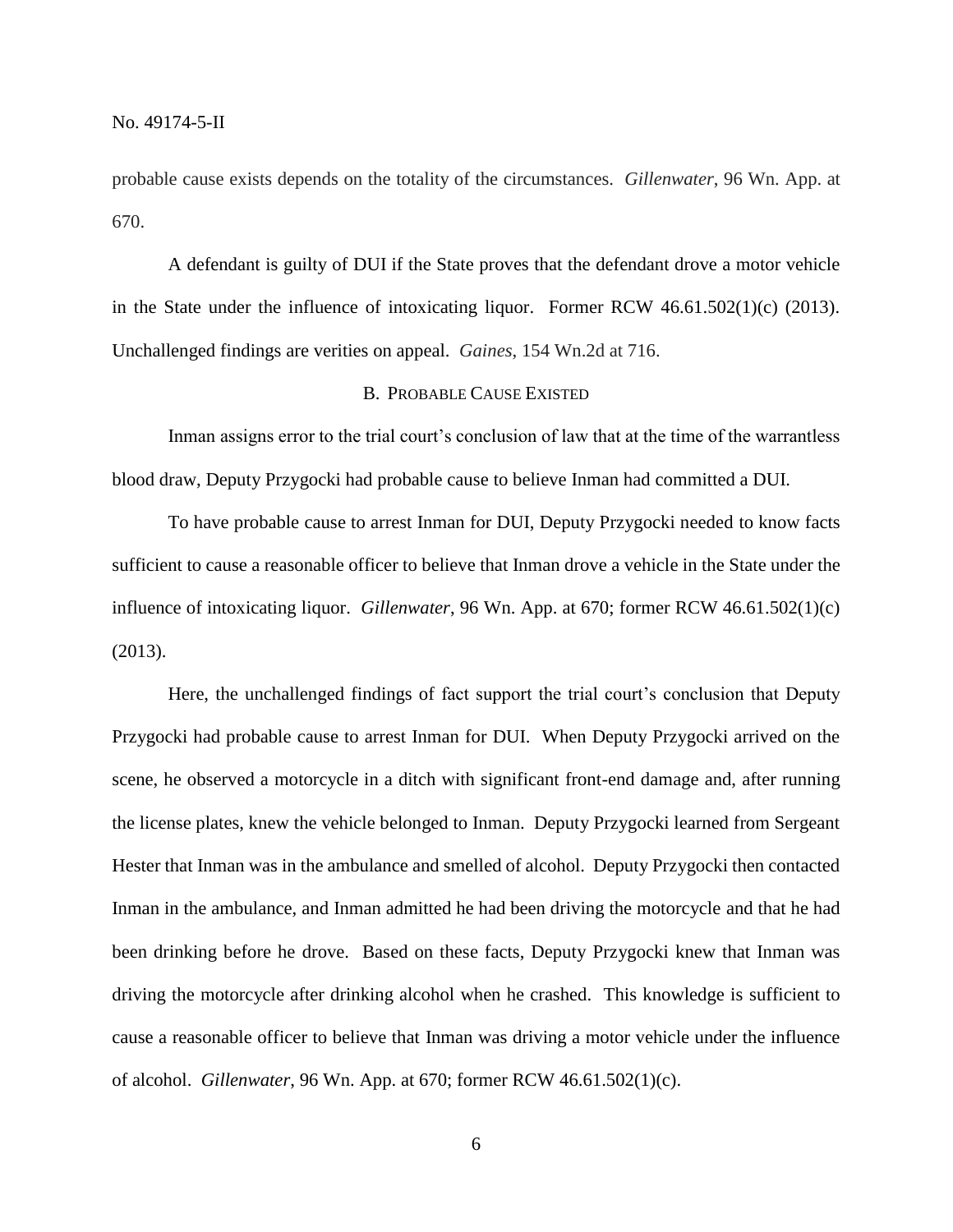No. 49174-5-II

Inman cites three cases in which courts held that probable cause supported a challenged DUI arrest, but he does not explain how these cases support his argument. Br. of Appellant at 11- 12 (citing *Gillenwater*, 96 Wn. App. at 670; *City of College Place v. Staudenmaier*, 110 Wn. App. 841, 43 P.3d 43 (2002); *State v Martines*, 184 Wn.2d 83, 355 P.3d 1111 (2015)).

In *Gillenwater*, probable cause supported the DUI arrest where the defendant and deceased passenger smelled like alcohol, the car contained a cooler full of beer and three open cans, and there was an accident. 96 Wn. App. at 669-71. Here, Inman admitted to drinking alcohol, which is direct evidence of alcohol consumption. And like the defendant in *Gillenwater*, Inman smelled of alcohol and was driving when his vehicle was involved in an accident.

Similarly, in *Staudenmaier*, probable cause supported a DUI arrest where the defendant's breath smelled of alcohol, his eyes were watery and bloodshot, he admitted to drinking beers, and he performed poorly on field sobriety tests. 110 Wn. App at 847. And in *Martines*, law enforcement had probable cause to arrest for DUI when the defendant smelled like alcohol, admitted to drinking one beer, hid empty beer bottles, had bloodshot eyes and a flushed face, and walked in a slow, off-balance manner. 184 Wn.2d at 91-92. Likewise, Inman admitted drinking alcohol, smelled like alcohol, and demonstrated poor physical coordination when he lost control of his motorcycle in an accident involving no other vehicles and no inclement weather.

Contrary to Inman's assertions, these cases actually *support* the conclusion that probable cause supported his DUI arrest. Like the defendants in all three cases, Inman smelled like alcohol at the time of arrest. In addition, like the defendants in *Staudenmaier* and *Martines*, Inman admitted to drinking alcohol shortly before the arrest. And, importantly, like the defendant in *Gillenwater*, Inman was driving when his vehicle was involved in a serious accident. The totality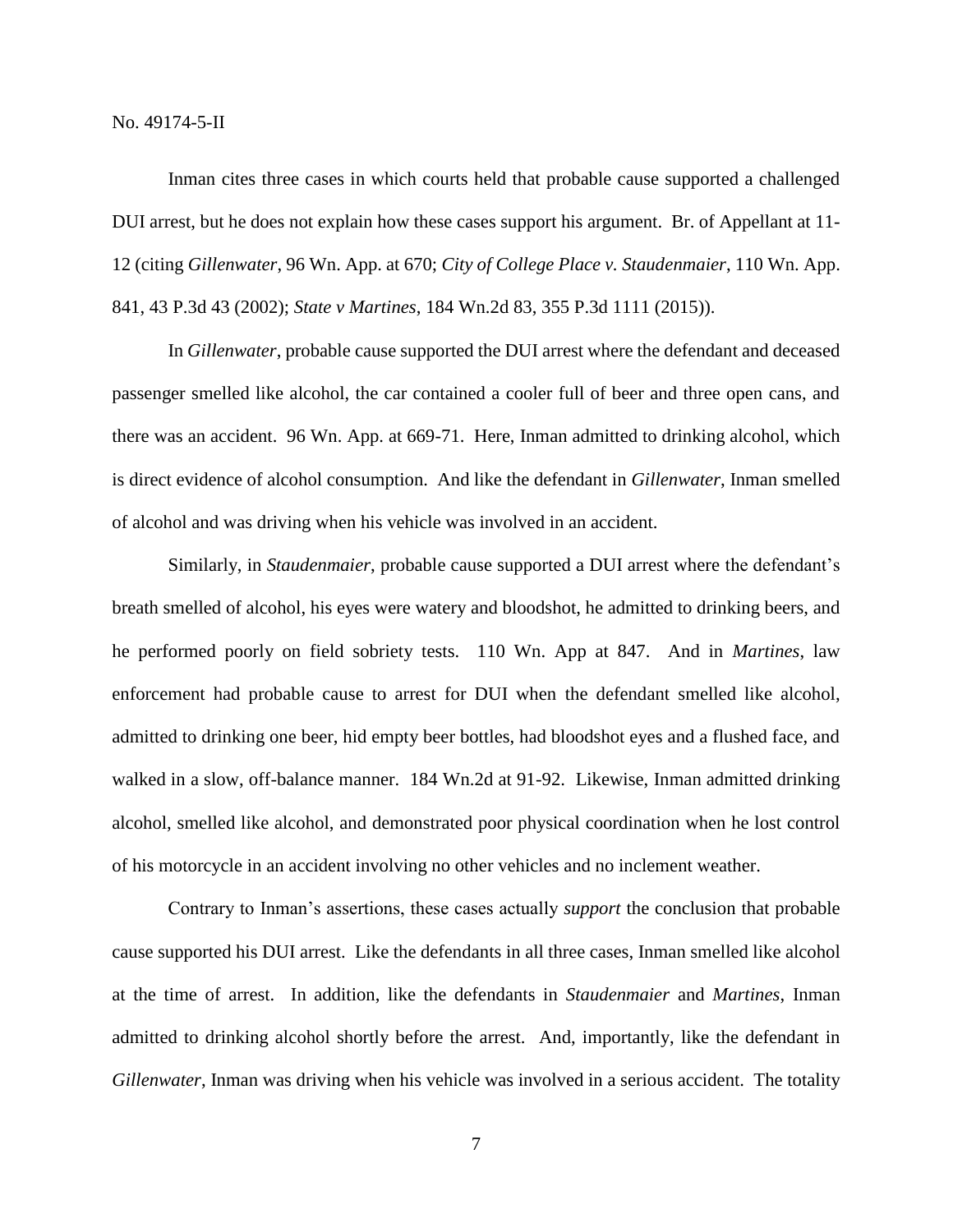of the circumstances supports that a reasonable officer could believe that Inman drove under the influence of alcohol. *Gillenwater*, 96 Wn. App. at 670. Accordingly, the trial court did not err when it concluded that probable cause existed to arrest Inman for DUI.

#### III. EXIGENT CIRCUMSTANCES

The parties disagree whether the trial court erred when it ruled that the exigent circumstances exception to the warrant requirement authorized the warrantless blood draw. We affirm the trial court's conclusion.

## A. PRINCIPLES OF LAW

A challenged conclusion of law from a suppression hearing is reviewed de novo. *State v. Levy*, 156 Wn.2d 709, 733, 132 P.3d 1076 (2006). Whether exigent circumstances exist to justify a warrantless blood draw is a legal question we review de novo. *City of Seattle v. Pearson*, 192 Wn. App. 802, 811-12, 369 P.3d 194 (2016). The State bears the burden of showing by clear and convincing evidence that exigent circumstances justified a warrantless search. *Pearson*, 192 Wn. App. at 811.

A warrantless search is impermissible under both article I, section 7 of the Washington Constitution and the Fourth Amendment to the United States Constitution, unless an exception to the warrant requirement authorizes the search. *Gaines*, 154 Wn.2d at 716. Drawing a person's blood for alcohol testing is a search triggering these constitutional protections. *Pearson*, 192 Wn. App. at 811 (citing *Missouri v. McNeely*, 569 U.S. 141, 148, 133 S. Ct. 1552, 185 L. Ed. 2d 696 (2013)).

A warrantless search is allowed if exigent circumstances exist. *Pearson*, 192 Wn. App. at 811 (citing *State v. Terrovona*, 105 Wn.2d 632, 644, 716 P.2d 295 (1986)). The exigent

8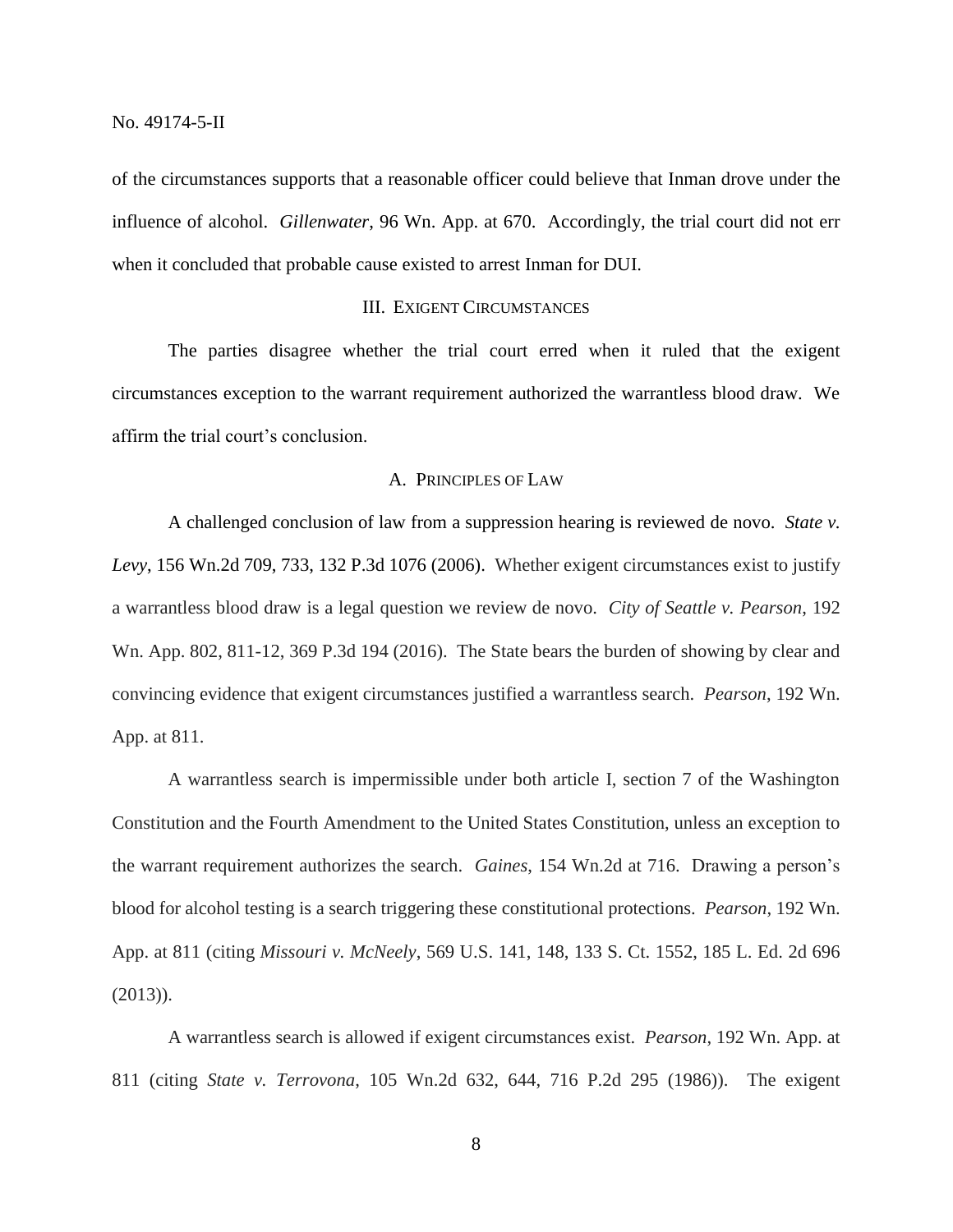circumstances exception to the warrant requirement applies where "the delay necessary to obtain a warrant is not practical because the delay would permit the destruction of evidence." *State v. Baird*, 187 Wn.2d 210, 218, 386 P.3d 239 (2016) (plurality opinion); *see McNeely*, 569 U.S. at 164.

The natural dissipation of an intoxicating substance in a suspect's blood may be a factor in determining whether exigent circumstances justify a warrantless blood search, but courts determine exigency under the totality of the circumstances on a case-by-case basis. *Baird*, 187 Wn.2d at 220 (citing *McNeely*, 569 U.S. at 150). The State bears the burden of demonstrating that exigent circumstances justified a warrantless search. *Baird*, 187 Wn.2d at 218.

## B. EXIGENT CIRCUMSTANCES EXISTED

The trial court concluded that Inman's blood was lawfully drawn under the exigent circumstances exception to the warrant requirement. This conclusion is supported by the unchallenged findings of fact. Inman and Vanderhoof were both injured from a motorcycle accident that resulted in significant front-end damage to the motorcycle, which was found in a ditch. Both Inman and Vanderhoof received emergency medical services, and Inman was receiving treatment for possible spine injuries. At the time of the blood draw, helicopters were coming to medivac Inman and Vanderhoof to the nearest trauma center. It would have taken at least 45 minutes to prepare and obtain judicial approval for a search warrant. Deputy Przygocki lacked reliable cell phone coverage in the rural area, so obtaining a telephonic warrant may have been a challenge.

Under the circumstances, obtaining a warrant was not practical. *Baird*, 187 Wn.2d at 218. In addition to the natural dissipation of alcohol in the blood, which was one factor contributing to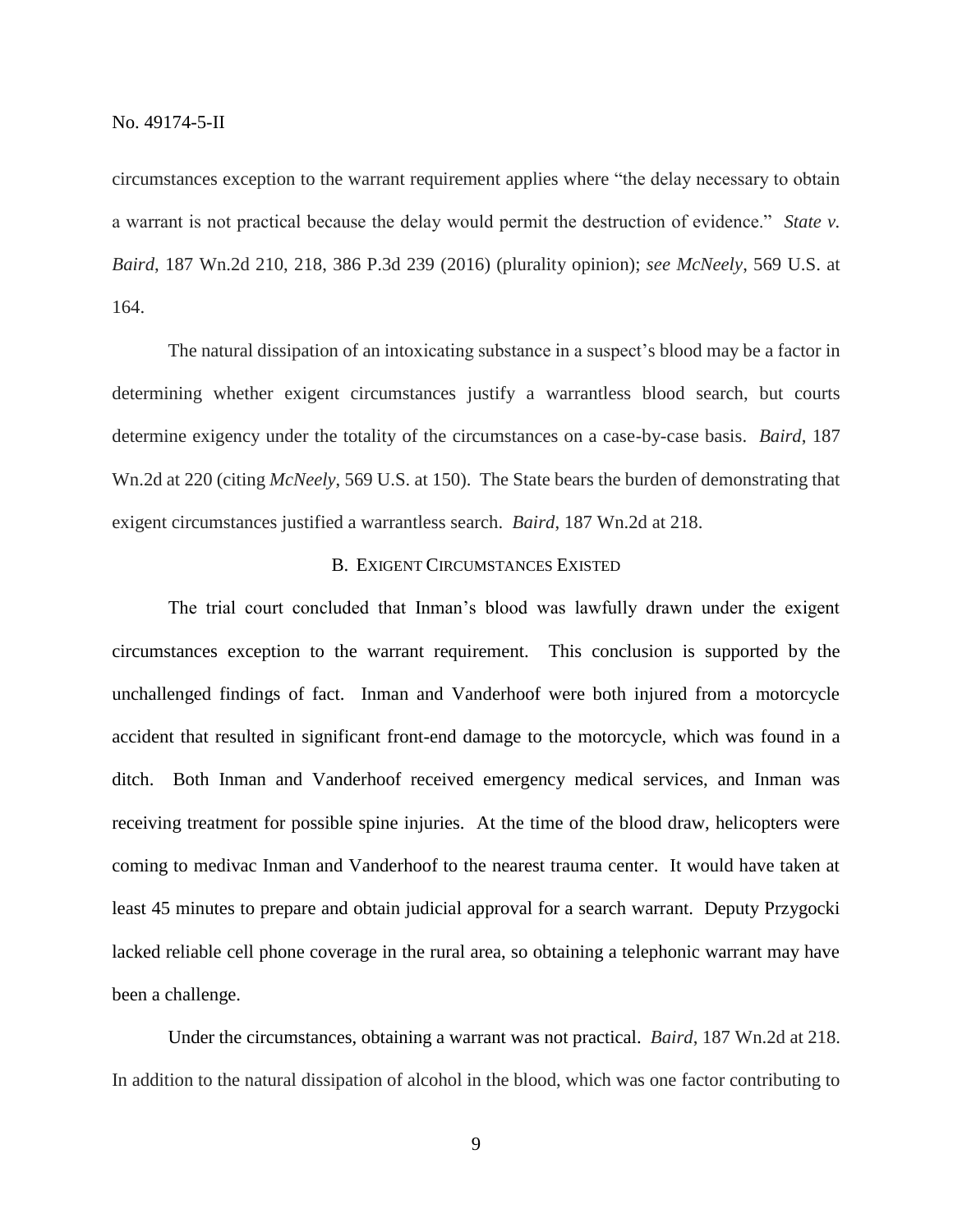exigent circumstances, Inman's continued medical treatment could have impacted the efficacy of the blood sample. *See Baird*, 187 Wn.2d at 220. With Inman's imminent transfer to the trauma center, the opportunity to draw Inman's blood may have passed by the time law enforcement obtained a warrant. And the rural location of the accident combined with the lack of reliable cellular phone coverage increased the impracticality of obtaining a warrant for the blood draw.

Inman relies on *Pearson*, but this authority is distinguishable. In *Pearson*, Division One of this court held that exigent circumstances did not exist where the defendant hit a pedestrian and showed signs of intoxication such as poor performance on a field sobriety test. 192 Wn. App. at 807-08, 816-17. The investigating officer personally transported her to the hospital and hours later decided to order a warrantless blood draw. *Pearson*, 192 Wn. App. at 808-09. The court held that it was practical to obtain a warrant under the circumstances such that the exigent circumstances exception did not authorize the blood draw. *Pearson*, 192 Wn. App. at 816-17.

Here, Inman's injuries were more severe than Pearson's, necessitating helicopter transport to the trauma center and requiring Inman to be immobilized on a C-Spine to prevent paralysis. Given the seriousness of the accident, Deputy Przygocki had limited time to interact with Inman and, unlike the officer in *Pearson*, did not personally accompany the defendant to the hospital. As such, unlike the officer in *Pearson* who failed to obtain a warrant during the multiple hours in which he had an opportunity to do so, Deputy Przygocki did not have enough time to obtain a warrant before Inman's transport. In addition, the officer in *Pearson* testified that a telephonic warrant could have been obtained under the circumstances. 192 Wn. App. at 809. In stark contrast, Inman's arresting officer had no reliable means of obtaining a warrant within the time constraints.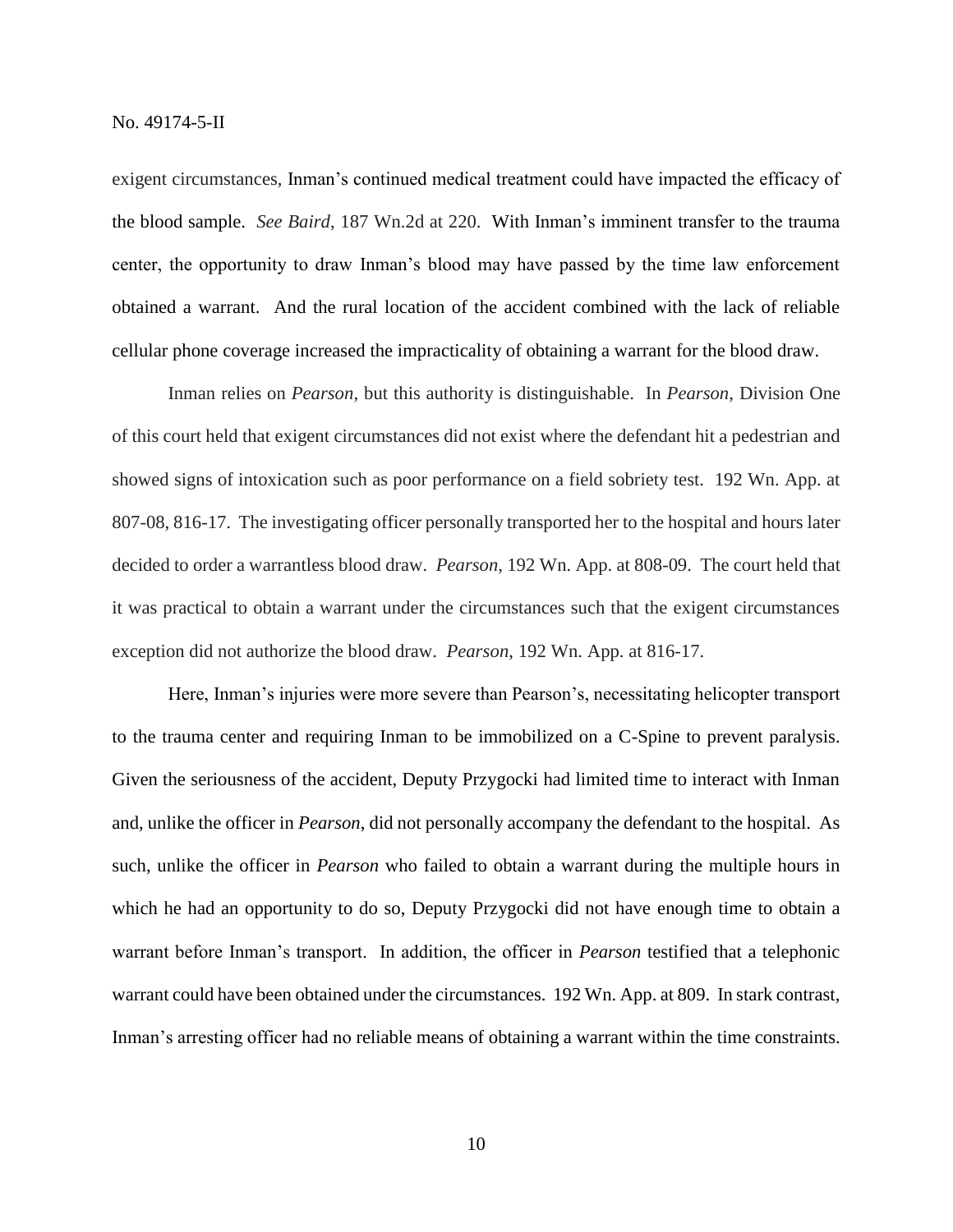$\overline{a}$ 

Thus, here, obtaining a warrant was not practical and would have permitted the destruction of evidence. *Baird*, 187 Wn.2d at 218.

Exigent circumstances supported the warrantless blood draw in this case. *Baird*, 187 Wn.2d at 218. Thus, the trial court did not err in concluding that exigent circumstances existed.

## IV. IMPLIED CONSENT STATUTE IS IRRELEVANT

Inman appears to argue that the blood draw violated the implied consent statute, former RCW 46.20.308(3).

Any motor vehicle operator is deemed to have given consent for warrantless breath or blood alcohol testing if certain conditions are present. Former RCW 46.20.308 (2013).<sup>3</sup>

However, the implied consent statute applies to blood alcohol tests conducted under *only* the implied consent statute and has no effect on blood tests conducted pursuant to other authority. *See City of Seattle v. St. John*, 166 Wn.2d 941, 946-47, 215 P.3d 194 (2009).

Here, the trial court properly held that the blood draw and subsequent testing were authorized under the exigent circumstances exception to the search warrant requirement, and it did not address the implied consent statute. As such, its requirements are not relevant here.

V. NO WARRANT NECESSARY TO TEST BLOOD

Inman asserts that, even if exigent circumstances authorized the warrantless blood draw, the trial court erred when it concluded that no warrant was required to test Inman's blood legally seized under exigent circumstances. The State argues that no search warrant is required to test blood that law enforcement obtains under exigent circumstances. We agree with the State.

 $3$  In 2015, RCW 46.20.308 was revised effective September 26, 2015. We consider the statutory language that was in effect at the time of Inman's arrest.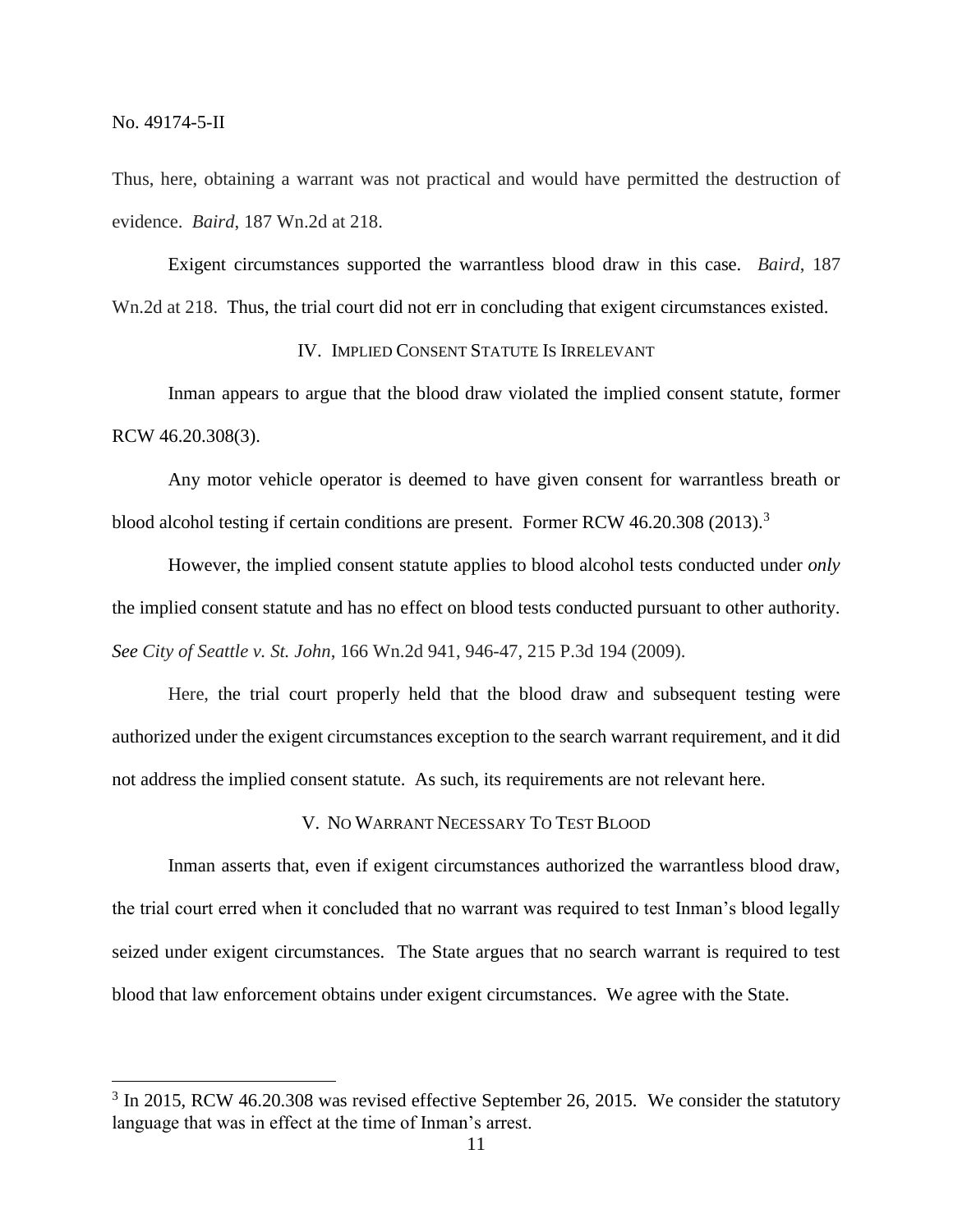#### A. PRINCIPLES OF LAW

We review de novo the trial court's legal conclusion that because Inman's blood was lawfully seized under exigent circumstances, no warrant was required to test the blood for intoxicants. *Pearson*, 192 Wn. App. at 811-12.

"[A] warrant authorizing extraction of a blood sample necessarily authorizes testing of that sample for evidence of the suspected crime." *Martines*, 184 Wn.2d at 94. The purpose of a warrant authorizing a blood draw is to identify intoxication evidence, and such evidence is only accessible through blood testing. *Martines*, 184 Wn.2d at 93. A warrant authorizing extraction of blood in a DUI case thus impliedly authorizes testing the blood. *Martines*, 184 Wn.2d at 93-94.

### B. NO WARRANT REQUIRED

Inman relies on three cases to argue that a warrant was required to test Inman's blood, but none of his cited cases are applicable. First, Inman discusses the reasoning in *State v. Martines*, 182 Wn. App. 519, 331 P.3d 105 (2014), *rev'd*, 184 Wn.2d 83. Inman acknowledges that the Court of Appeals was reversed.

But under the Supreme Court's reasoning in *Martines,* 184 Wn.2d at 93-94, and by analogy, Inman's blood was properly tested without a warrant. Just as the blood in *Martines* was lawfully seized under a search warrant, Inman's blood was lawfully seized under the exigent circumstances exception to the warrant requirement. *See Martines*, 184 Wn.2d at 93-94. Similarly, just as Martines's blood test was impliedly authorized by the search warrant because the purpose of the blood extraction was to test for intoxicants, Inman's blood test was similarly authorized when the blood was obtained under a lawful exercise of the exigent circumstances exception. *See Martines*, 184 Wn.2d at 93-94.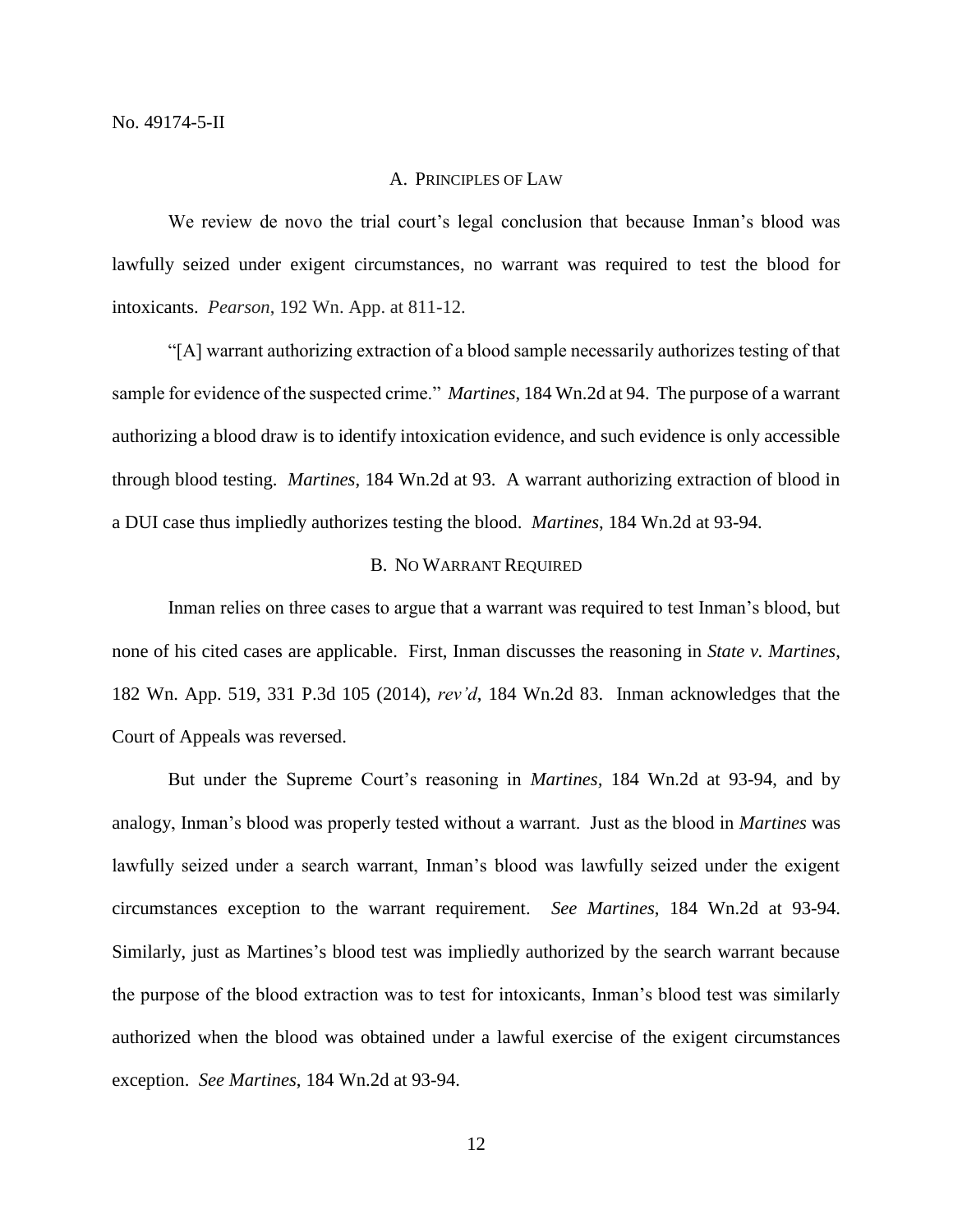No. 49174-5-II

Second, Inman relies on *Birchfield v. North Dakota*, \_\_ U.S. \_\_, 136 S. Ct. 2160, 195 L. Ed. 2d 560 (2016). In *Birchfield*, the United States Supreme Court held that a warrantless blood draw cannot be justified under the search incident to arrest exception to the warrant requirement. 136 S. Ct. at 2178. The Court held that a blood test is "significantly more intrusive" than a breathalyzer test and that blood tests raise special privacy concerns. *Birchfield*, 136 S. Ct. at 2178. As the State asserts, *Birchfield* does not apply here. *Birchfield* holds that it is *unlawful* to seize blood incident to arrest. It fails to address whether blood, *lawfully* seized under exigent circumstances, can be tested without a warrant.

Third, Inman argues that *Riley v. California*, \_\_ U.S. \_\_, 134 S. Ct. 2473, 2494, 189 L. Ed. 2d 430 (2014), requires law enforcement to obtain a warrant to search blood lawfully obtained under exigent circumstances. In *Riley*, the United States Supreme Court held that when law enforcement obtains a person's cellular phone during a search incident to arrest, law enforcement needs a warrant to search the phone. 134 S. Ct. at 2481, 2495. But the Court explicitly limited this holding to cell phones seized during *searches incident to arrest* and stated that warrantless searches of cellular phones could still occur lawfully under exigent circumstances. *Riley*, 134 S. Ct. at 2494. Because *Riley* applies to only searches incident to arrest, it is inapplicable here.

We hold that the trial court did not err when it concluded that Inman's blood could be tested without a warrant.

#### VI. CONCLUSION

The trial court did not err in denying Inman's suppression motion. First, there was probable cause to arrest Inman for DUI. Second, exigent circumstances existed to authorize a warrantless blood draw. Third, the implied consent statute does not bar a warrantless search under exigent